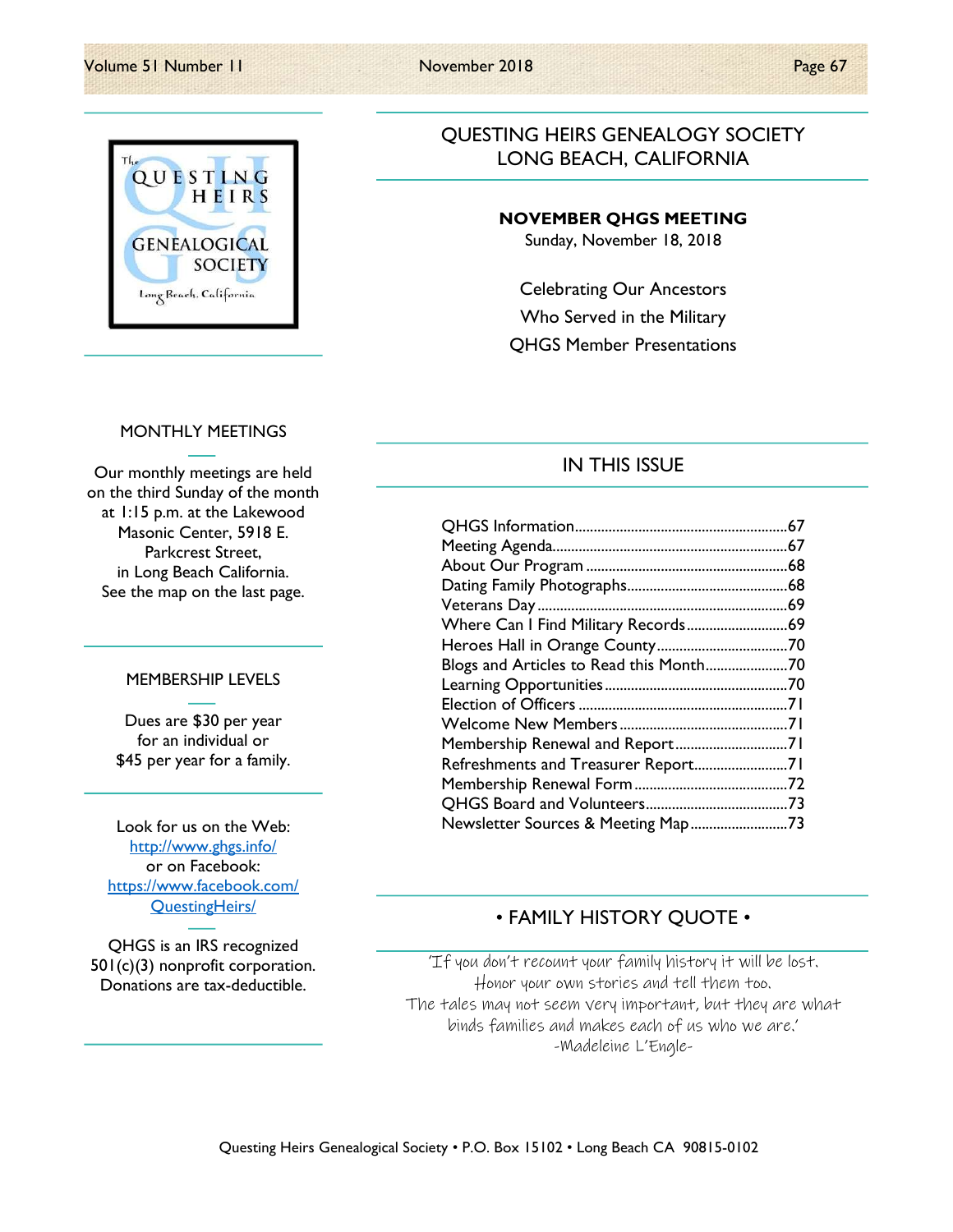

Photo by Christine Elia

At our meeting on November 18th, we will be celebrating our ancestors who served in the military and what information we have found on them. Some of this information was recently found in the National Archives in St. Louis by two of our members who visited there this summer. Not only is the information different for each vet, but each presenter will be free to present it in their own way.

For some servicemen, we may learn something about them from before or after their service or hear of unique training that they had. Where were they sent? Were they in a conflict zone? Did they share their stories when they returned? Maybe something will be said to give you a new idea for expanding your own research.

Since this sharing session will be open to all members and to give everyone time to speak, please contact Christine Elia (QuestingHeirsTreas@gmail.com) with how much speaking time you think you will need by November 11, Veterans Day!

# • Dating Family Photographs •

Over the next few months, the QHGS Newsletter will publish vintage photos. How much do you already know about dating photos?

- $\checkmark$  Do you know the family? Can you date the photo by a wedding or the age of young child?
- $\checkmark$  Is there a stamp on the photo or cabinet card to tell you more about the photographer or location?
- $\checkmark$  Look up the photographer or location. What period of time were they in business? Did you know that many local historical societies publish years that businesses operated?
- $\checkmark$  What can the clothing or hair style tell you about the year?
- $\checkmark$  There blogs about dating family photos. See this Ancestry blog entitled 'Dating Family Photographs Using Historical Fashion Clues'. https://blogs.ancestry.com/ancestry/2015/07/27/dating-familyphotographs-using-historical-fashion-clues/

This photo was taken in California. Why were the children on an ostrich? Was this picture taken between 1895-1904, 1905-1914, or 1914-1925?



Photo from the collection of Janice Miller

Study this photo before the next meeting and see if you can determine the time period it was taken. At our November meeting, members may submit one guess as to the time period this photo was taken. One lucky member will receive a Starbuck's gift card donated by the Janice Miller. The drawing will be made from the correct answers submitted.

If you'd like to submit your guess as to the date of this photo, please see Janice at the back table before the meeting or during the break.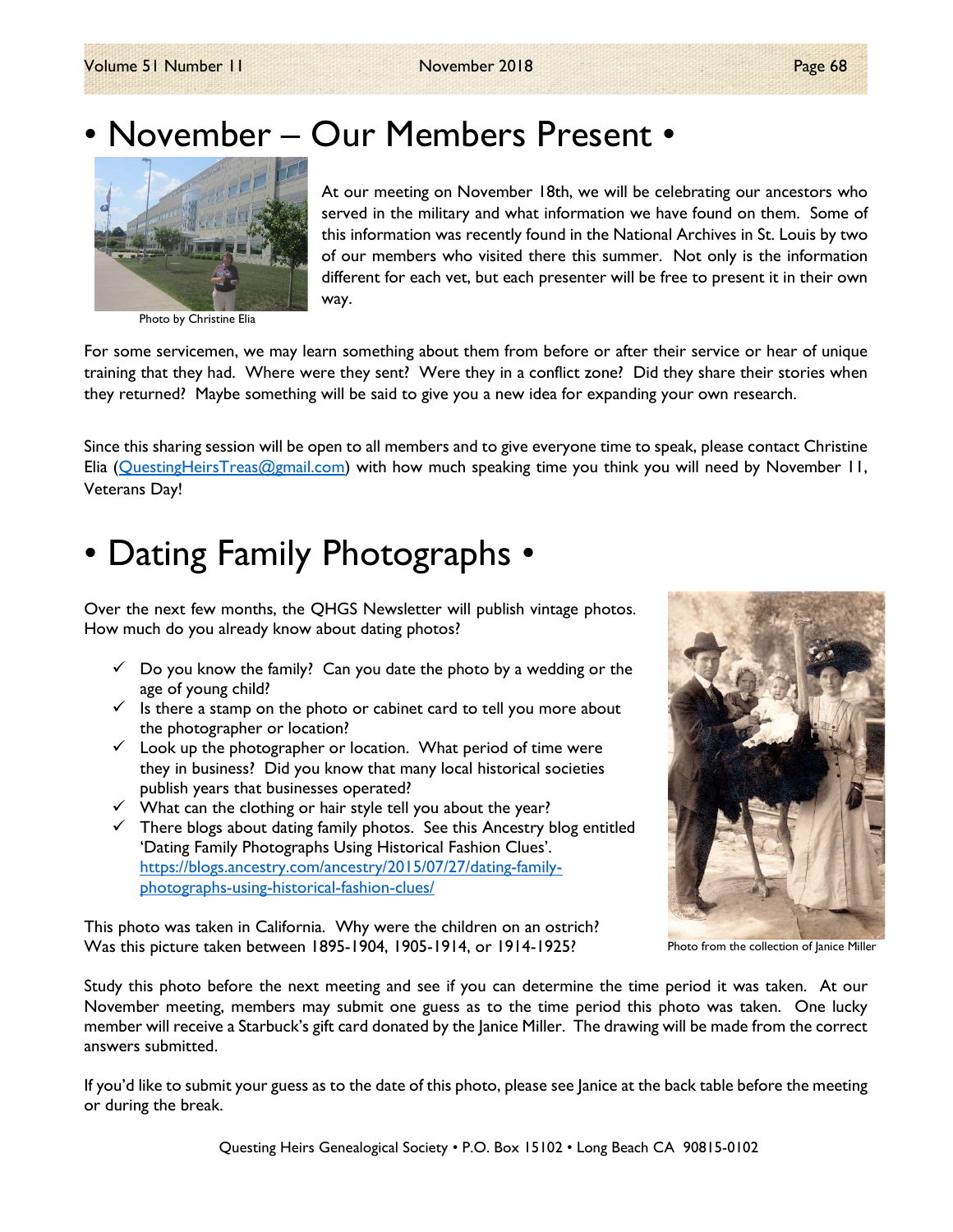

# • Veteran's Day•

On November 11<sup>th</sup> every year we observe Veteran's Day. This date was previously known as Armistice Day.

President Wilson declared November 11 as the first observance of Armistice Day in 1919. He said: "To us in America, the reflections of Armistice Day will be filled with solemn pride in the heroism of those who died in the country's service and with gratitude for the victory, both because of the thing from which it has freed us and because of the opportunity it has given America to show her sympathy with peace and justice in the councils of the nations…"

In 1938 legislation was passed making November 11<sup>th</sup> a national holiday to honor primarily World War 1 Veterans. It was known as Armistice Day. In 1954, after World War II and the Korean War, the 83rd Congress amended the Act of 1938. Thereafter November 11<sup>th</sup> was known as Veterans Day and recognized all American veterans.

# • Where Can I Find Military Records? •

There are subscription websites like Fold3 where you might find military records. Also look for records at FamilySearch and Ancestry. Many local newspapers reported information about men and women who had gone off to war or to training. Sometimes soldiers would visit their family, so you might try looking for parents or sibling's names during a specific period of time. You might find information about the soldier and his or her family.

Think about these hints when researching records. Use different forms of a person's name. When searching for Captain James R. Williams, look for just the surname Williams, J.R. Williams, or James Williams and other variations.

If your ancestor is buried in a National Cemetery, you can use the search function at the U.S. Department of Veteran's Affairs to find important details. An example of a search on the Veterans Affairs website is shown below is shown here. The website is https://gravelocator.cem.va.gov/index.html

The National Personnel Records Center, Military Personnel Records is the repository of records of discharged and deceased veterans during the 20<sup>th</sup> century. For more information on how you can request your ancestor's records see

**RUSSELL, EUGENE ALBERT** 2ND LT US ARMY WORLD WAR II DATE OF BIRTH: 04/17/1920 DATE OF DEATH: 02/02/2007 BURIED AT: SECTION 63E SITE 772 Wew Map **RIVERSIDE NATIONAL CEMETERY** 22495 VAN BUREN BOULEVARD RIVERSIDE, CA 92518 (951) 653-8417

https://www.archives.gov/personnel-records-center/military-personnel

For next of kin, you may be able to request your ancestor's replacement medals. The process and cost can differ between the services branches and is dependent on who is asking for the medal. We were successful in replacing lost military awards and decorations for a parent. For more information please see https://www.archives.gov/personnel-records-center/awards-and-decorations#nok

A great first place to begin looking is https://www.archives.gov/veterans Once there, you will find the links to:

- $\checkmark$  Request Military Service Records
- $\checkmark$  Research Using Military Records
- $\checkmark$  Replace Lost Medals and Awards

Questing Heirs Genealogical Society • P.O. Box 15102 • Long Beach CA 90815-0102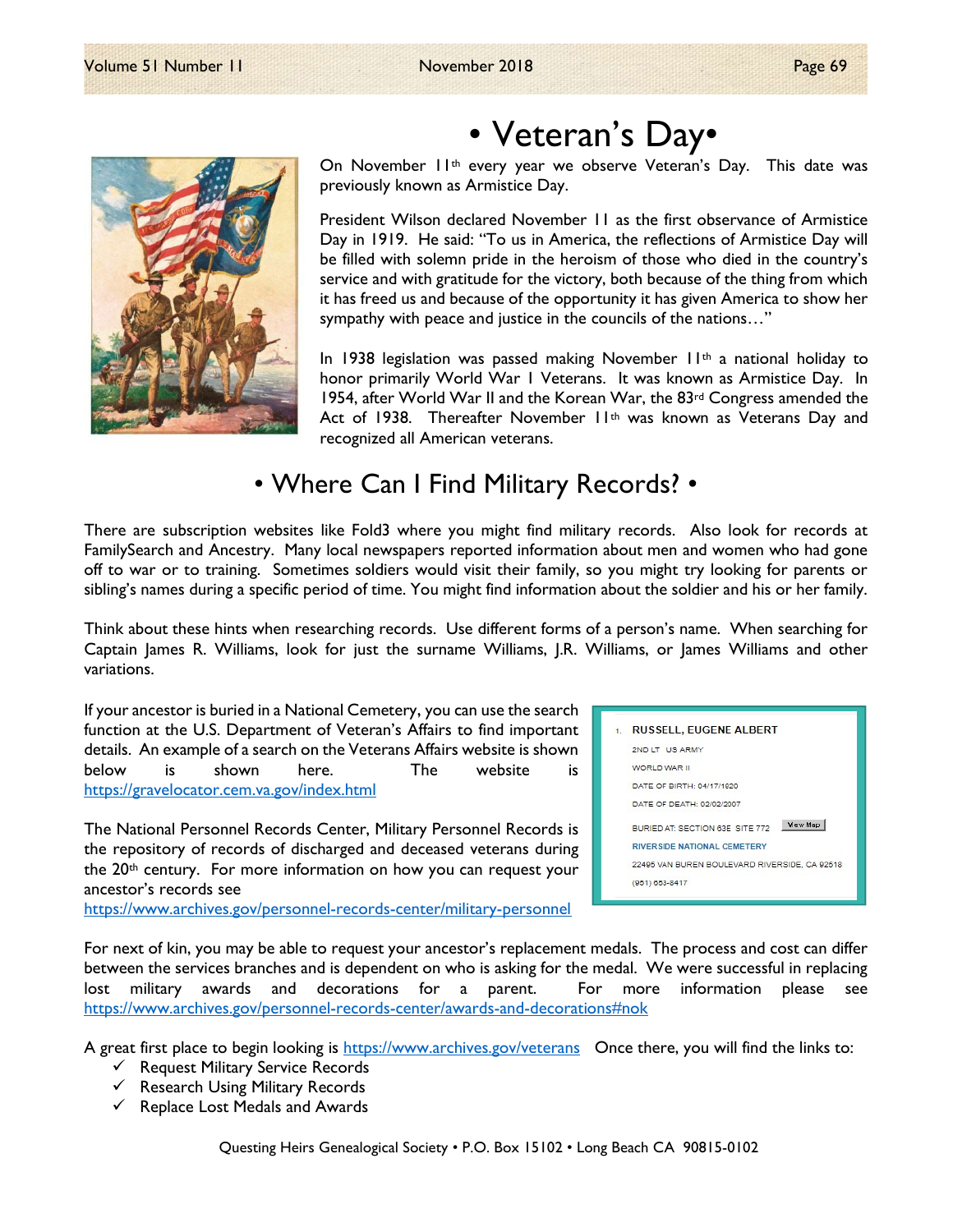# • Heroes Hall at the Orange County Fairgrounds •

Have you visited Heroes Hall at the Orange County Fairgrounds? Heroes Hall opened in February 2017. It is open year-round and honors Orange County Veterans. They have permanent as well as rotating exhibits.

'Bravemind' is an exhibit that began this past July. On Saturday, November  $10<sup>th</sup>$  there is a free community 'Salute to Veterans'.

The museum and educational center is housed in a renovated 1942 Santa Ana Army Air Base barracks building. Outside the hall is a Medal of Honor Courtyard and Orange County Walk of Honor. To read more details about Heroes Hall and their current events see http://www.ocheroeshall.org/

## • Blogs and Articles to Read This Month •

- $\checkmark$  FamilySearch Blog: 'Incorrect U.S. Census Information When the Census Taker Gets It Wrong' https://www.familysearch.org/blog/en/incorrect-census-information/
- $\checkmark$  Lisa Louise Cooke Blog: 'Native American Census Rolls Online' https://lisalouisecooke.com/2018/10/12/native-american-records-online/
- $\checkmark$  Amy Johnson Crow Blog: 'Citing Sources Without Stressing Out' https://www.amyjohnsoncrow.com/citing-sources/#more-5610 The Occasional Genealogist: 'Have You Found the Hidden Features at Ancestry DNA?' https://www.theoccasionalgenealogist.com/2018/04/autosomal-dna-tools-ancestrydna.html

# • Learning Opportunities •

### FamilySearch Webinars

November 8 – 'United States Research: Plains States Region' November 15 – 'Irish Census Records at the National Archives of Ireland' November 20 – 'Over View of FamilySearch Memories' For more information: https://www.familysearch.org/wiki/en/Family History Library Classes and Webinars

### Family Tree Webinars

November 14 – 'Introduction to the Bayou State: Louisiana for Beginners' by Rorey Cathcart November 20 – 'Every Day Life of Our Ancestors' by Ann Staley For more information: https://familytreewebinars.com/upcoming-webinars.php

### Conferences and Seminars

- $\checkmark$  RootsTech 2019: February 27 March 2, 2019, Salt Lake City, Utah https://www.rootstech.org/
- $\checkmark$  Jamboree 2019: May 30 June 2, 2019, Burbank, California http://genealogyjamboree.com/
- $\checkmark$  Annual Whitter Area Genealogy Society Seminar with John P. Colletta, January 26, 2019 https://wagswhittier.org/cpage.php?pt=7

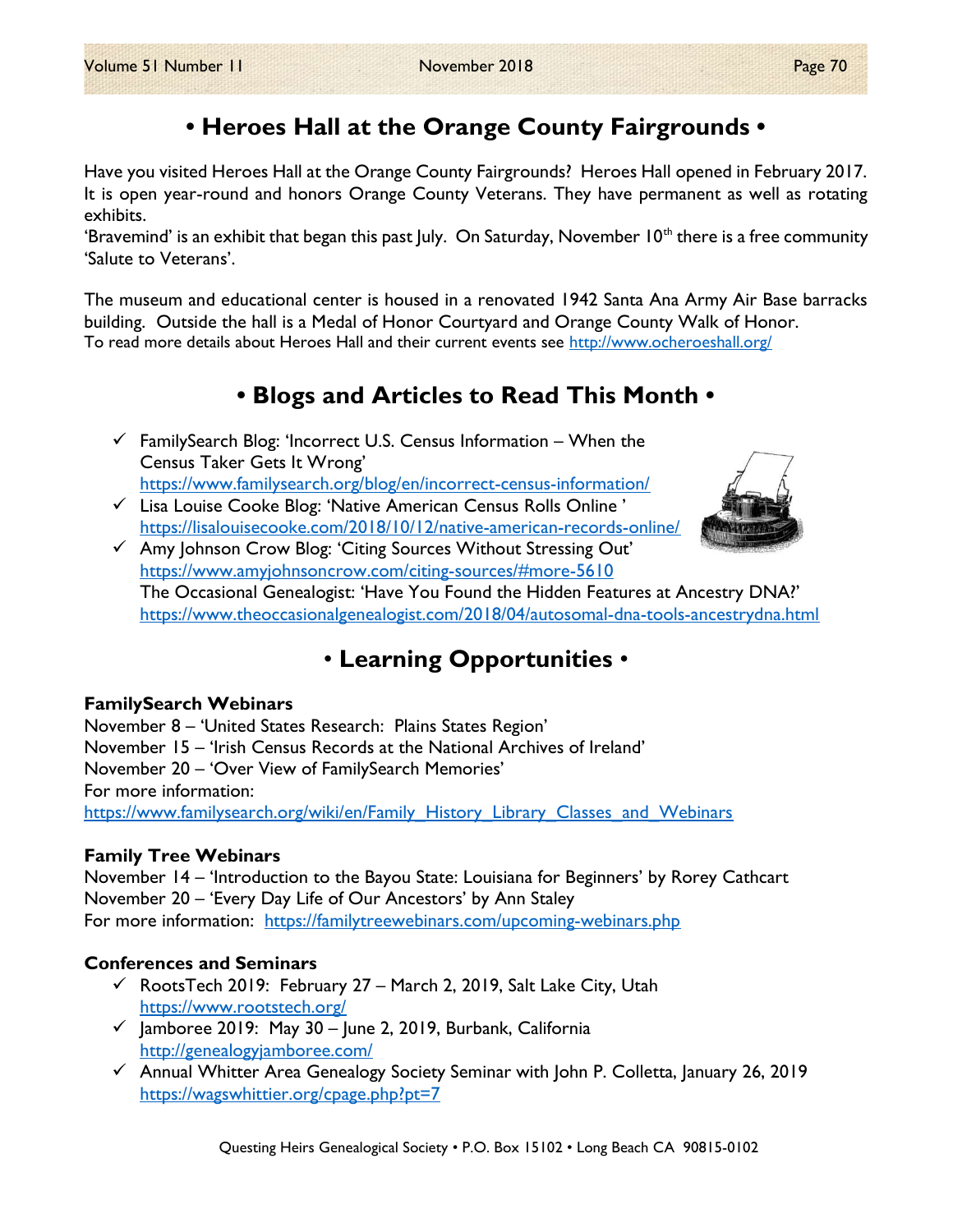# • 2018 QHGS Election of Officers •

Officers/Directors shall be elected by a majority of the votes cast at the annual meeting. List of Nominees: President (2019-2020).......................................................................... Tina McKillip  $2<sub>nd</sub>$  Vice President – Memhership (2019-2020)



## Welcome to our new QHGS members!

Nancy Jo Carrier, Lauren Oliver and Connie & Raul Rodriguez Please take a moment to say hello to them at the next meeting.



The Questing Heirs Genealogy Society membership year runs from September 1<sup>st</sup> through August 31. If you have not already done so, please complete the form on page 72 and return it at the November QHGS meeting. You may also mail it to the address at the bottom of this page. Thank you.

If you have any questions, please email Cynthia Day-Elliott at cdecpa@dslextreme.com

MEMBERSHIP REPORT by Cynthia Day-Elliott At the October meeting there were 31 members and 9 guests in attendance.

REFRESHMENT REPORT by Sandy Hollandsworth Our November hosts are: Candy Wood, Terry Hamilton, and Janice Miller

QUARTERLY TREASURER REPORT by Christine Elia

July – September 2018 Income: \$179.68 Expenses: \$1,057.07 F&M Balance: \$3,895.40 of which \$959.06 is restricted to educational expenses. Membership dues collected in September will be reflected in the fourth quarter report.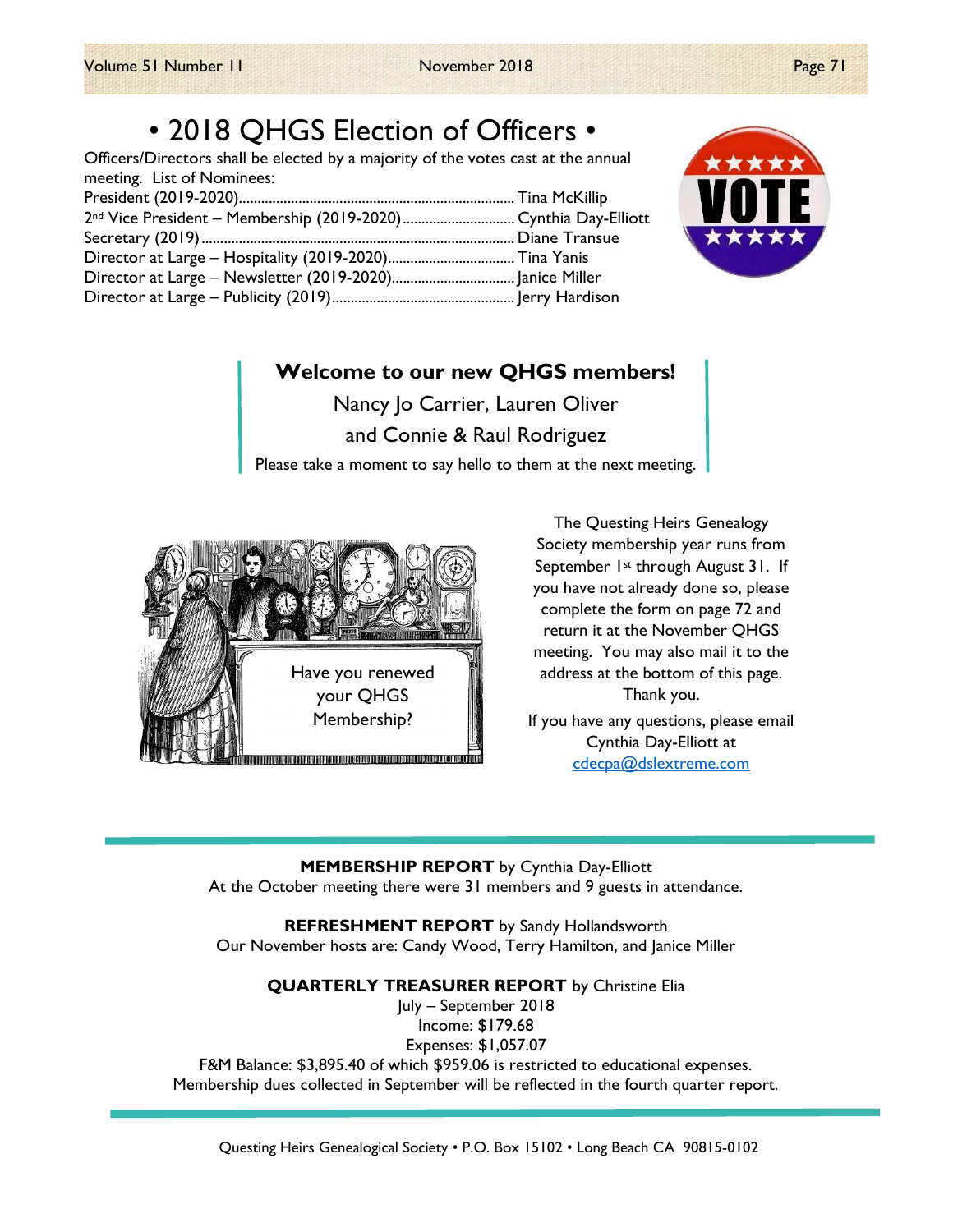### QUESTING HEIRS GENEALOGICAL SOCIETY

## MEMBERSHIP RENEWAL FORM

| Member Type: |                   |                                                                                                                                                                                                                          |  |
|--------------|-------------------|--------------------------------------------------------------------------------------------------------------------------------------------------------------------------------------------------------------------------|--|
|              | Individual (\$30) | $S$ ___________                                                                                                                                                                                                          |  |
|              | Family $(\$45)$   | $S$ ___________                                                                                                                                                                                                          |  |
|              | Donation          | $S$ ____________                                                                                                                                                                                                         |  |
|              | <b>Total Paid</b> | $\sim$                                                                                                                                                                                                                   |  |
|              |                   | Please take a few minutes to list/update your surname research and location preferences so our Program<br>Chairman can engage speakers who will interest you.<br>Also, the information will be printed in the directory. |  |
|              |                   |                                                                                                                                                                                                                          |  |
|              |                   | Areas of your research (countries/states/counties): _____________________________                                                                                                                                        |  |
|              |                   |                                                                                                                                                                                                                          |  |

Questing Heirs Genealogical Society . P.O. Box 15102 . Long Beach CA 90815-0102